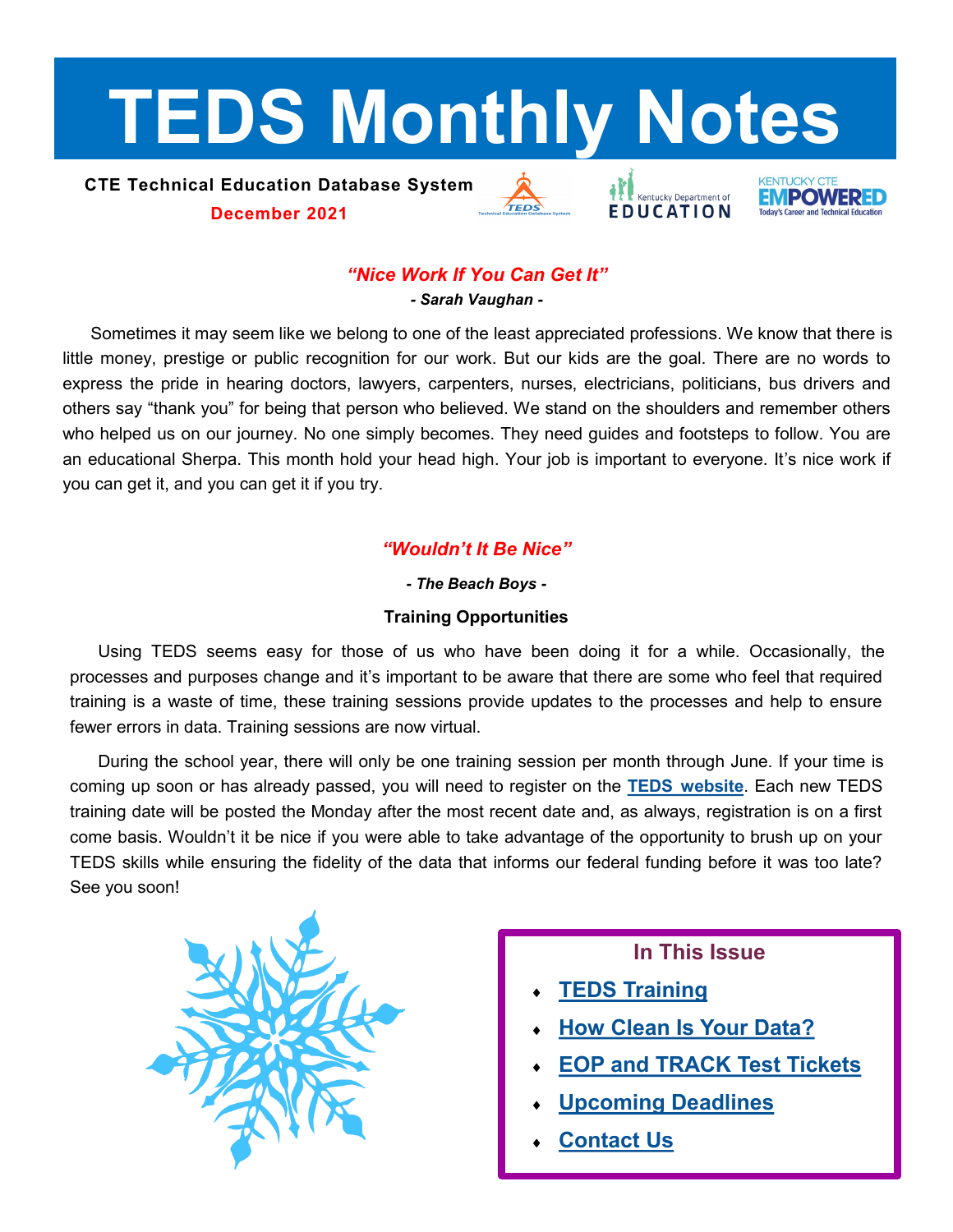# *"Proper Nice"*

#### *- Joss Stone -*

#### **How Clean Is Your Data?**

<span id="page-1-0"></span>We in the OCTE have taken several steps to help ensure the fidelity of the data that is reported for not only our federal reporting, but also for state accountability. We have made these updates with the expectation that our users would be nice enough to ensure the fidelity of the data that is entered in the system. This requires that users are attentive to detail as the data is entered and updated.

Here are some things to consider to help you exhibit a sense of "proper nice" with your students' data and future potential:

- When students are enrolled in pathways, the correct credit hours must be posted. Then, they must be updated when anything about the student record changes.
- When a student earns an industry certification for their chosen pathway, it should be properly entered in TEDS the same school year it is earned.
- Once a student meets the definition of concentrator, that should be properly noted in IC and imported into TEDS when it happens. Do the same if that status changes back to exploring.
- The updated TEDS vs. IC Data Cheat Sheet is your friend.

# *"Nice and Easy"*

#### *- Pieces of a Dream -*

### **EOP and TRACK Test Tickets Update**

EOP and TRACK assessments are designed to show not only memorization but use of knowledge. With the addition of the new TRACK Test report, we have streamlined your review process. The **EOP Test Ticket**  report and the **TRACK Test** report are both run the same way with three nice and easy steps:

- 1. Click on Reports, select the report you want and click Next
- 2. Select your school name and the current school year
- 3. Select Report for "High School and ATC" and click "Build Report"

### **Remember the following:**

- **To generate an EOP test ticket**, the student must be identified as a concentrator in IC and TEDS **AND** have at least two credits on their transcript **AND** have never passed that EOP.
- **To generate a TRACK test ticket**, the student be enrolled in the TRACK pathway **AND** be identified as a concentrator in IC and TEDS **AND** show four credits (earned or currently enrolled for the fourth credit) in IC and TEDS.

These records update nightly. If you do not see a test ticket you expect to see, make sure to run the Student Assessment Summary report to see if the student has already passed that EOP. If you have questions concerning EOP, please contact Sherri Craig at **[Sherri.Craig@education.ky.gov](mailto:Sherri.Craig@education.ky.gov)**.